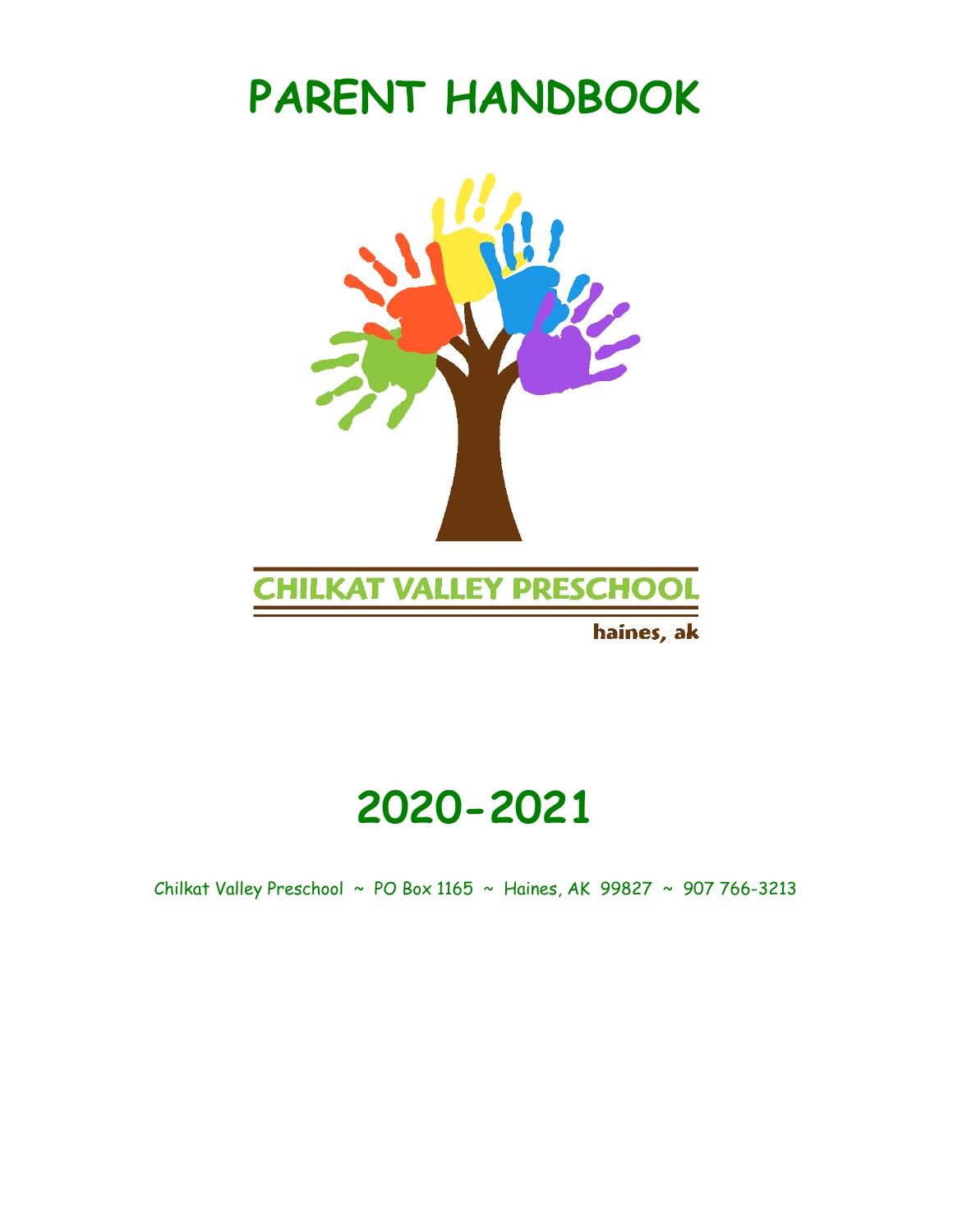## Chilkat Valley Preschool

Chilkat Valley Preschool provides an organized, caring, and play-based learning environment through multisensory activities. Serving the children and families of our community, we are dedicated to the fullest development of the whole child. CVP welcomes all pre-primary-school children of all races, religions, and ethnic cultures.

The preschool learning experience seeks to strengthen children and the ties between their families, community, and other children. Some of the fun activities include…

> Creating, Laughing, Dancing, Singing, Sharing, Exploring Planets, Sand, Water & Play Dough.

Painting, Reading, Writing, Counting, Baking, Creating Sculptures, Sewing & Dress up.

Community Field Trips, Make Believe Play, Practicing Good Manners and Patience, Building self-esteem, Growing & Thriving.

\*\*\*\*\*\*\*\*

Thank you for your time and attention in reading the Parent Handbook. Parents will be notified about any changes made to these policies during the school year. We look forward to an exciting and educational year with you and your child!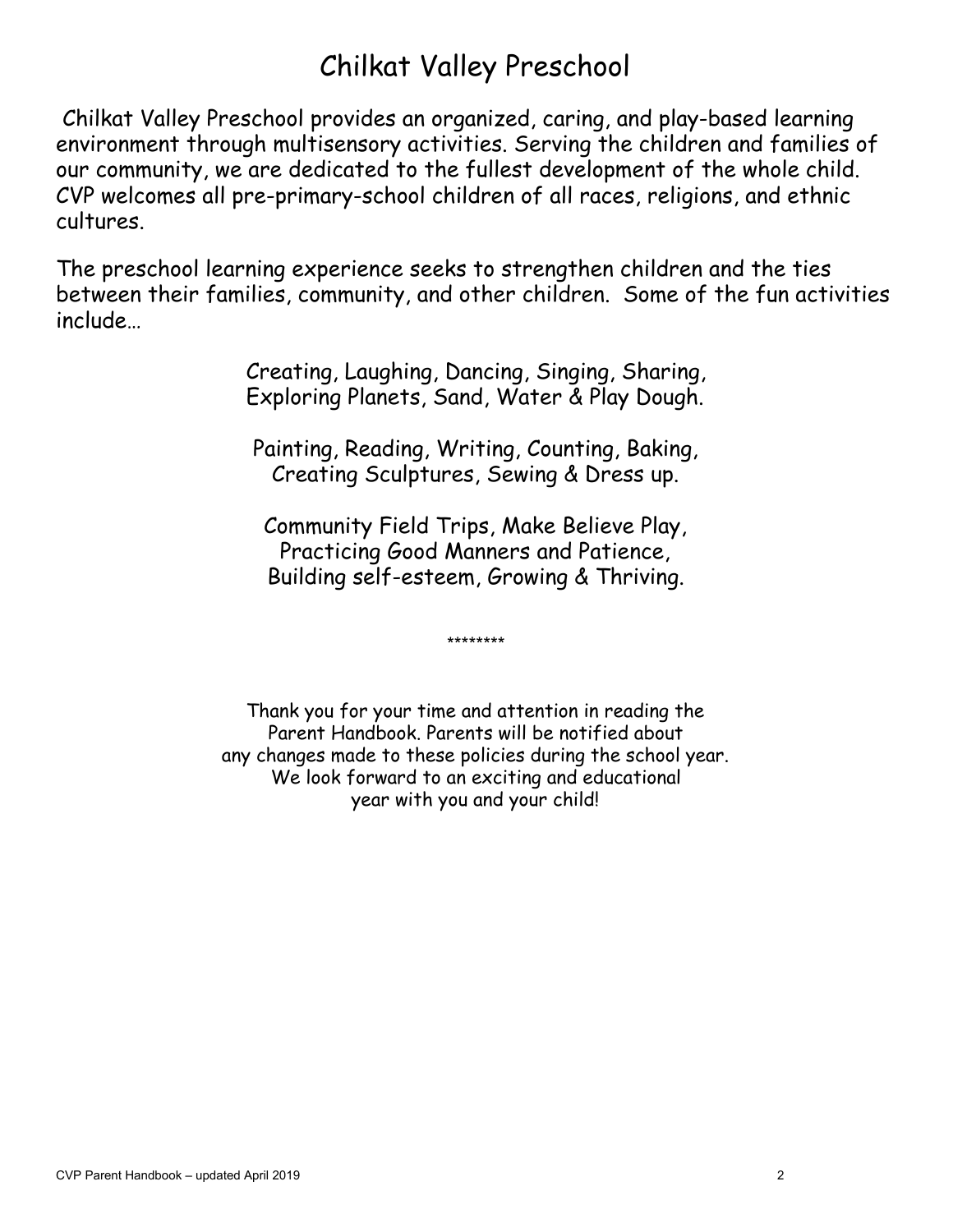### **Getting Started at Chilkat Valley Preschool**

Children who are 3 years old by September 1<sup>st</sup> are eligible to enroll in the fall semester at Chilkat Valley Preschool. As a prerequisite for attending preschool, children must be potty trained and meet the state immunizations requirements.

Full Day Program running from 8:15-2:15

CVP is licensed for 14 children between the ages of 36 and 84 months. We will not exceed a 7:1 ration on any given day without Board approval. We encourage **early registration** to ensure there is space available. Open registration begins on April 1<sup>st</sup>

on a first come first serve basis with payment of the non-refundable \$50 registration fee. Priority registration is given to full-time enrollment.

> P.O. Box 1165 Haines, Alaska 99827 907-766-3213 [cvpreschool@aptalaska.net](mailto:cvpreschool@aptalaska.net) [www.chilkatvalleypreschool.org](http://www.chilkatvalleypreschool.org/)

7 days notice will be given for changes to the Handbook or schedule.

#### **Please plan to join us at the Preschool for your Parent/Teacher Interviews on September 8,9,10th**

We will introduce families & staff, explain general preschool procedures, tour the facility and answer parent questions. We invite those with interest to join the Board of Directors. We hold monthly meetings where enthusiasm is more important than experience!

## **2020/2021 School Year Calendar**

CVP generally follows the Haines Borough School Districts calendar Please note dates below:

| Sept. 8-10         | One on one parent/student visits with teacher |
|--------------------|-----------------------------------------------|
| Sept. 14           | First day of school Drop-off 8:15 to 9am      |
| Nov 11             | Veterans Day                                  |
| Nov 26,27          | <b>Thanksgiving Break</b>                     |
| Dec 21             | <b>Winter Break Begins</b>                    |
| Jan 5              | Return to school                              |
| Jan 18             | Martin Luther King Jr. Day                    |
| Feb 15             | Presidents day                                |
| <b>March 22-26</b> | <b>Spring Break</b>                           |
| May 20             | Last day of School                            |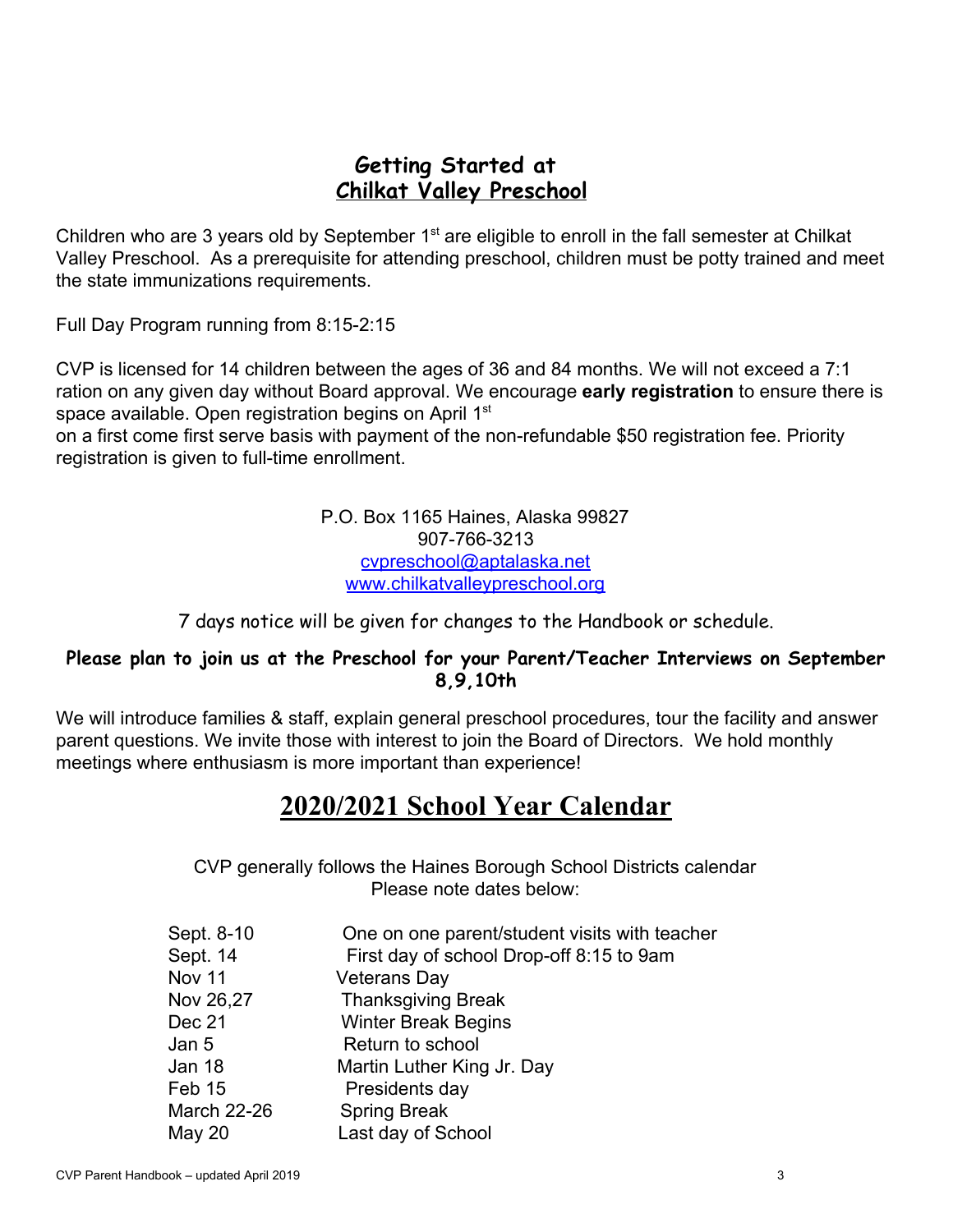Preschool will be closed for inclement weather or holidays whenever the public schools are closed. Radio station KHNS, 102.3 FM is the timely source of information on weather related closures. CVP does not regularly schedule make up days for weather related closures. Please note that public school teacher in-service days are *not* the same for preschool. Preschool has two in-service days each year. The date changes each year. We will notify you when these dates are available so that other plans can be made for the children. **Lead Teacher / Administrator Absence**: In case of a Lead Teacher/Administrator absence due to sickness a qualified substitute who meets state, licensing regulations and qualifications will cover for that day. If they are unable, a parent volunteer may be asked at administrator's discretion.

## **Preschool Tuition**

Tuition for Chilkat Valley Preschool is based on the 9 months school is in session. *For your convenience* payments can be made on an Annual or Monthly basis:

| <u>8:45am-3:15pm</u> | Annual  | <u>Monthly</u> |
|----------------------|---------|----------------|
| 2 days/week          | \$2,385 | \$265          |
| 4 days/week          | \$4,725 | \$525          |

**Monthly payment plans are due the first day of each month**. If payment is not received by the 10<sup>th</sup> of the month, a late fee of \$25 will be charged. Other payment plans may be set up by speaking to the office manager. Students will be considered un-enrolled if tuition is not paid by the end of the month. No credit will be given for school days that a child misses.

CVP requires 30 days notice when families wish to increase or decrease the attendance for a child or take an extended vacation. This will give the school enough time to plan for the decreased revenue and/or to admit the next child on the waiting list. Tuition may be prepaid up to two months in order to reserve a spot during extended absences. Prepayment for more than two months is allowed at the discretion of the board. If tuition is not paid to reserve the spot during an extended absence lasting one month or longer, the child will be withdrawn from school and need to pay the \$50 registration fee upon re-enrolling.

## **Financial Assistance**

The State of Alaska offers the **Child Care Assistance Program** (CCAP). These programs are designed to help working and/or training parents/guardians pay for childcare. To be eligible for CCAP you must be working, going to school, attending a job training program or self-employed. The program is based on your family's income. Contact Child Care Program Office at 1-888-268-4632 for more information or log onto [www.dhss.alaska.gov](http://www.dhss.alaska.gov/) or email [ccpo@alaska.gov](mailto:ccpo@alaska.gov)

**Scholarship** – Chilkat Valley Preschool is proud to offer 1 partial scholarships a year to those who qualify. Please see the office administrator for further information regarding an application.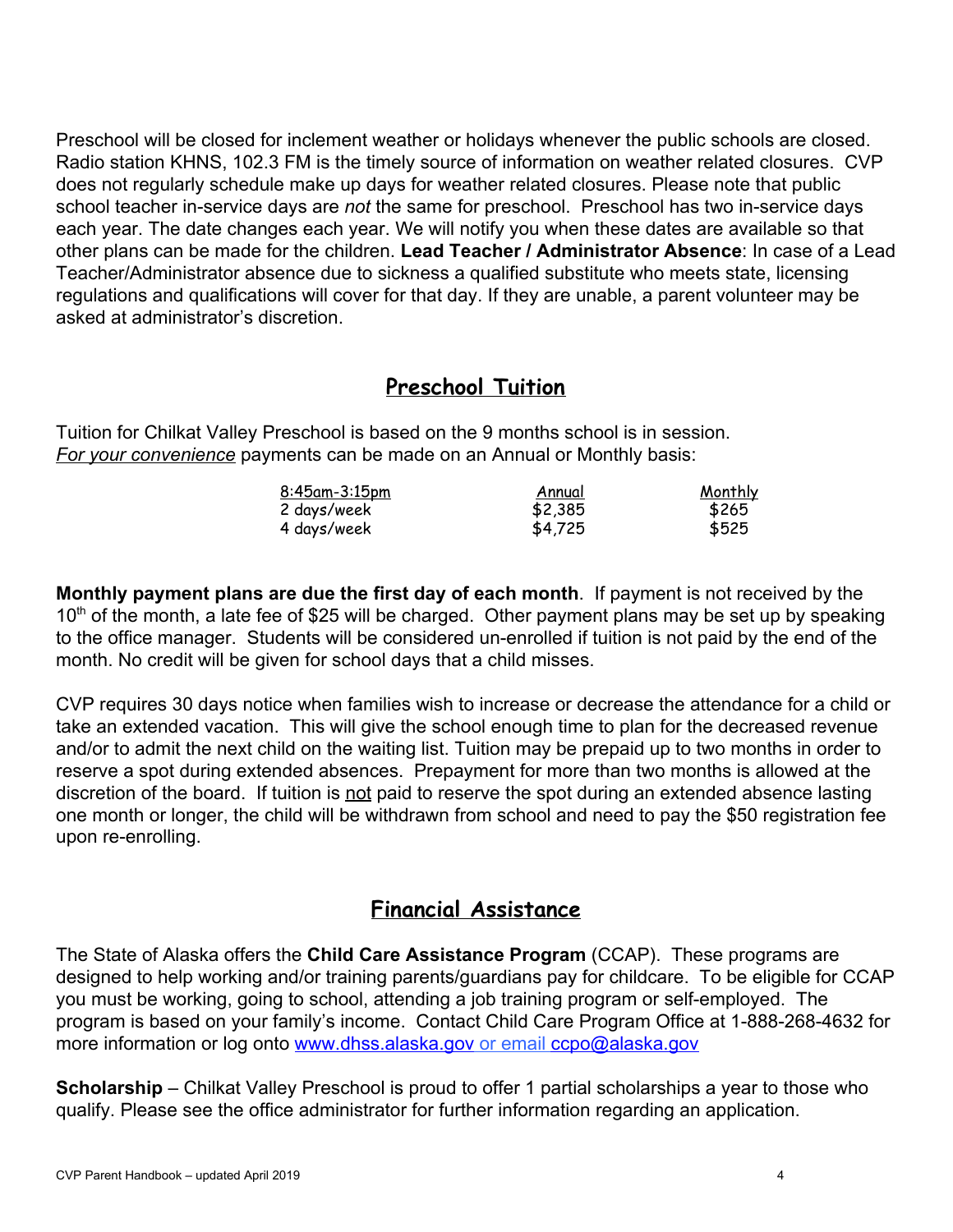## **Hours of Operation**

#### Monday, Tuesday, Wednesday and Thursday  $8:15$  am  $-2:15$

### **Arrivals & Departures**

**Allow** a staff member to take your child's temperature, and help answer a few short Covid-19 questions before letting the staff member take them inside and get situated. It is important that no parents enter the building to ensure we do our part to keep everyone healthy.

**Separation Anxiety**. Don't worry! If your child feels uncomfortable, rest assured that we give him/her the support he/she needs. Usually, brief partings with parents make it easier for all concerned.

**Be prompt** when arriving and departing school, late arrivals can be disruptive for all the children. We recognize that time restraints can be difficult for some young children and parents, be as consistent as possible.

**We will not release children to anyone who is not authorized in writing by the parent/guardian.** If you expect anyone other than yourself to pick up your child after school, please include their name and phone number on the information card provided. You may update the information card at any

#### **Immunizations**

As a prerequisite for attending preschool, all children must have the state-required immunizations. A detailed list of these immunizations is posted on the main bulletin board. A copy of these immunizations **must** be in our office prior to starting preschool. We are required by the state to report to the Alaska Division of Public Health, Section of Epidemiology.

Health or religious exemptions from immunizations require a notarized affidavit. Please speak with the office manager if you have questions about your child's immunizations or call the Haines SEARHC Medical Clinic at 766-6300. Please note that each child is required to meet the minimum milestones for immunizations according to their age.

### **Clothing & Personal Items**

**What to wear to preschool?** Comfortable play clothes are best. The children will be active in potentially messy activities. We will also play outdoors so bring weather-appropriate clothing for outside.

**The Coat Cubby** is where the children leave their outdoor gear and extra shoes. Label all removable clothing with your child's name. State safety regulations require children to wear shoes at all times while in the building.

### **Classroom Volunteers**

We welcome and encourage parents/guardians to participate in the education of their children. Please come and observe or participate, just sign up at least 24 hours beforehand. Your help and interest in the classroom will be most appreciated. The following guidelines are helpful:

**1)** Please arrange for your other children to have childcare.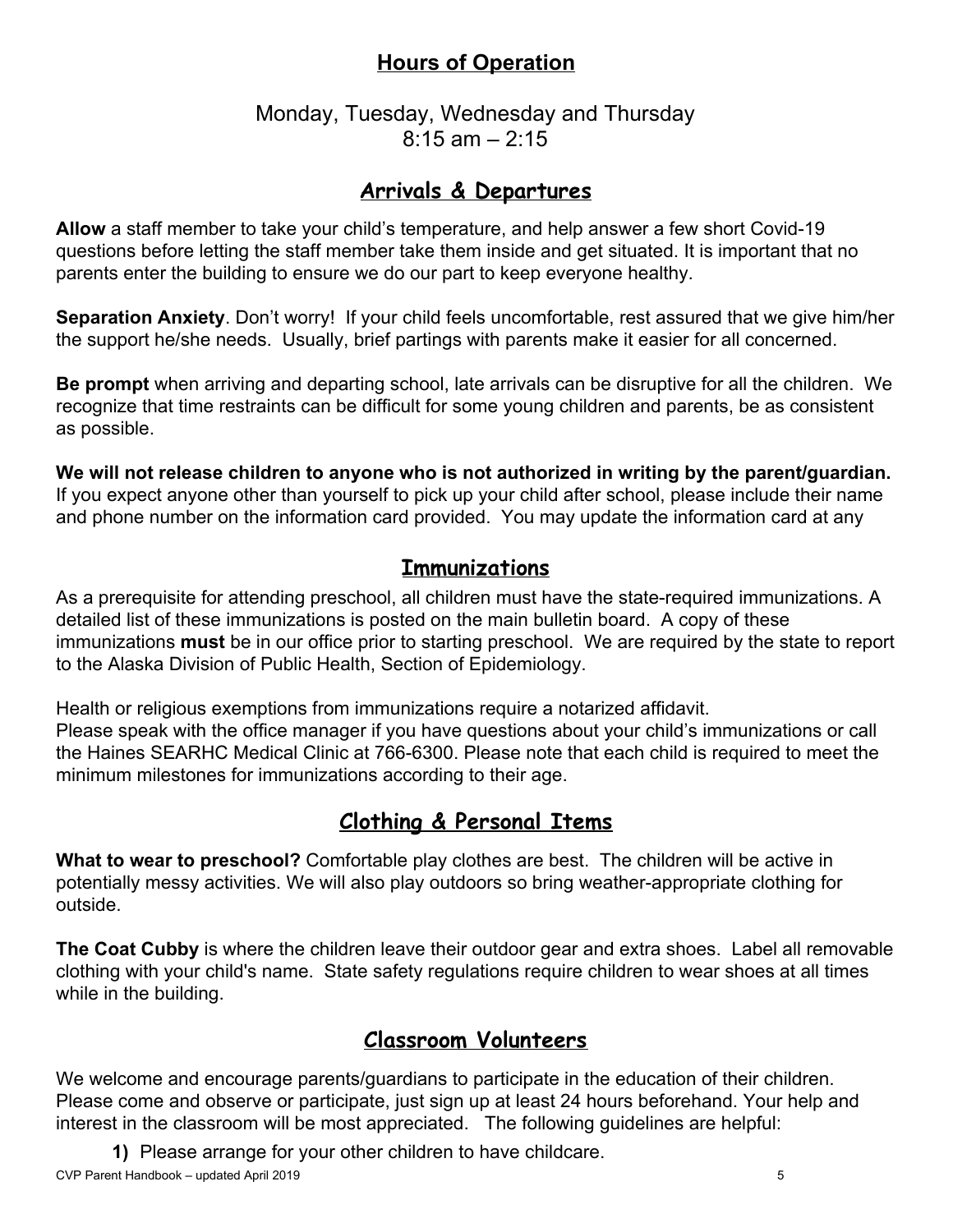- **2)** Arrive 15 minutes early to go over the schedule with the teacher
- **3)** Let the teacher know your interests.If you like, you can plan a special project to do with a small group of children.

As a volunteer at the preschool, you may hear staff or children discussing various concerns or family situations. Respecting the confidentiality of such information is essential while volunteering. A **TB test is suggested** for each parent volunteering *regularly* in CVP's classroom**.** All volunteers are *supervised. Volunteers* will not be left alone with the children at any time**.**

## **School Day Curriculum**

The preschool derives its curriculum from the Tools of the Mind, which is an early childhood curriculum based on the Vygotskian theories of self-regulation. It is a play-based curriculum which offers activities that provide scaffolded instruction, meeting the children where they are at developmentally and then challenging them to grow. Families will receive updates and newsletters through an app called Bloomz, explaining what is happening in the classroom and summarizing special activities that are planned. We appreciate parent participation and suggestions.

#### Sample Daily Schedule

Our daily schedule includes time for active play, fine motor skill practice, artistic expression, pretend play, sensory activities, group activities, and shared reading, among other activities. This schedule may be adapted for special guests, field trips, and inclement weather.

**TV and computer use:** Chilkat Valley Preschool follows a play-based curriculum with emphasis on social development. Consequently, television, movies, video games, and computer use are not included in our program, except on rare occasions when a short video (10 min. or less) may be used to guide movement activities during inclement weather.

## **Behavior Management**

**Two principles guide the preschool's approach:** Children learn to identify, accept and understand their emotions, then successfully bring them under control. If a child needs help bringing order to their inner and outer worlds, there is an adult nearby. This will also help prevent potentially hurting themselves or others.

When the teachers observe inappropriate behavior, they intervene with active listening techniques and, when appropriate, redirection of attention or activity. Situations requiring discipline are viewed as opportunities to help a child learn more about themselves and about social interactions.

Discipline is never punitive. Under no circumstances will corporal punishment be administered to a child. Alaska law requires staff at the Chilkat Valley Preschool to report suspected and/or confirmed child abuse/neglect to the Office of Children Services (OCS).

## **Plan of Supervision**

Indoor and outdoor supervision consists of CVP staff proactively monitoring the safety of our students. Our staff is CPR First Aid certified and first aid kits are available if needed. All activities and transitions will be monitored and at no time will a child be left unattended. Certain play areas that allow for climbing have their own set of safety rules, for example; only one child on the ladder at a CVP Parent Handbook – updated April 2019 6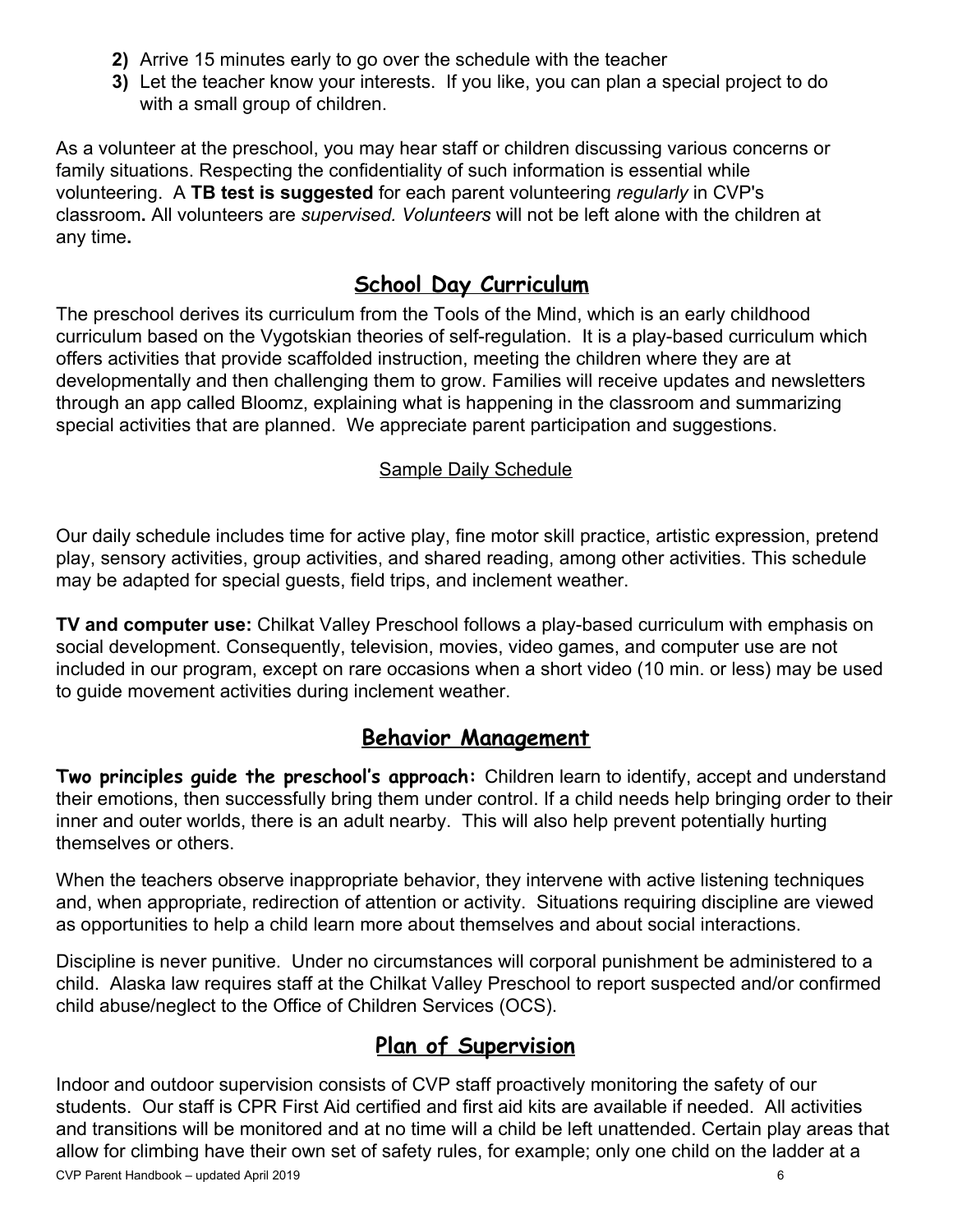#### time.

**Outside Play:** Outside play is supervised at the Tlingit Park playground. We give children every reasonable opportunity to play outside, but at times, the weather can be downright inhospitable with wind and ice. During times when it is below 25 degrees with wind and ice, the children will play indoors. Rest assured that on cold and/or wet days when we choose to play outside, the preschool staff keeps a close eye on each child's comfort level and we're always prepared to have a staff member accompany a child indoors. We ask for your cooperation in choosing your child's outer garments with the day's weather in mind. On wet days, rain jackets and waterproof boots are a must, and rain pants are also nice. In wintertime, please send your child dressed appropriately for outdoor play with the following: snow suit, snow boots, hat, mittens, and either a scarf or facemask. You might consider leaving an extra set of labeled hat/mittens/scarf in your child's cubby once the weather turns chilly.

## **Field Trips & Other Programs**

Talented individuals/organizations wanting to share their expertise and enthusiasm with preschoolers are always appreciated. We celebrate the local talent and rich diversity of the community. Twice a month a local music teacher leads the children with singing & playing instruments in the classroom. Twice monthly we make a visit to the local library to hear stories read aloud and check out a book. We also have tours of Alaska Indian Arts, local restaurants, the Fire Hall, Police station, Post Office, beach, playground and many others.

**Field trip transportation:** We rely on parent and staff vehicles for transportation. Your assistance is greatly appreciated. Any time spent assisting CVP Staff with transportation will be counted towards parent volunteer hours.

**Plan of supervision**: The plan for supervision on field trips is to increase the child to staff ratio, take emergency contact information with us along with a cell phone and our first aid backpack. We will be sure that all the children are safely buckled in vehicles and in a smoke-free environment. We will post all transportation plans on the front door of the preschool*. However, travel to and from field trip locations is not covered by the preschool's insurance.* All parents are required to sign a consent for transportation and field trips for their child to participate.

## **Parent/Guardian Participation**

The preschool depends on active participation of enrolled families to thrive. Participation is essential in the following areas:

#### **1) Pack a daily snack and lunch and for your child.**

Snack time not only fuels us up for more fun, it also provides an opportunity to have conversations and practice our table manners. We encourage children to do as much as possible for themselves, which boosts their skills and self-esteem. You are always welcome to join us for lunch. Children do not share lunches at school due to health and safety standards. Please save sweets and treats for home and remember water is provided. Please keep State Licensing lunch guidelines in mind as you pack a lunch as well as snack: **½ cup Dairy, Fruit or Vegetable, ½ ounce protein, ½ slice bread/grain**

#### **3) Participate in fundraisers**

CVP will organize 4-5 fundraising events throughout the school year. Each family will be responsible for contributing to fundraisers to the best of their abilities. **Required 20 hours a school year or a**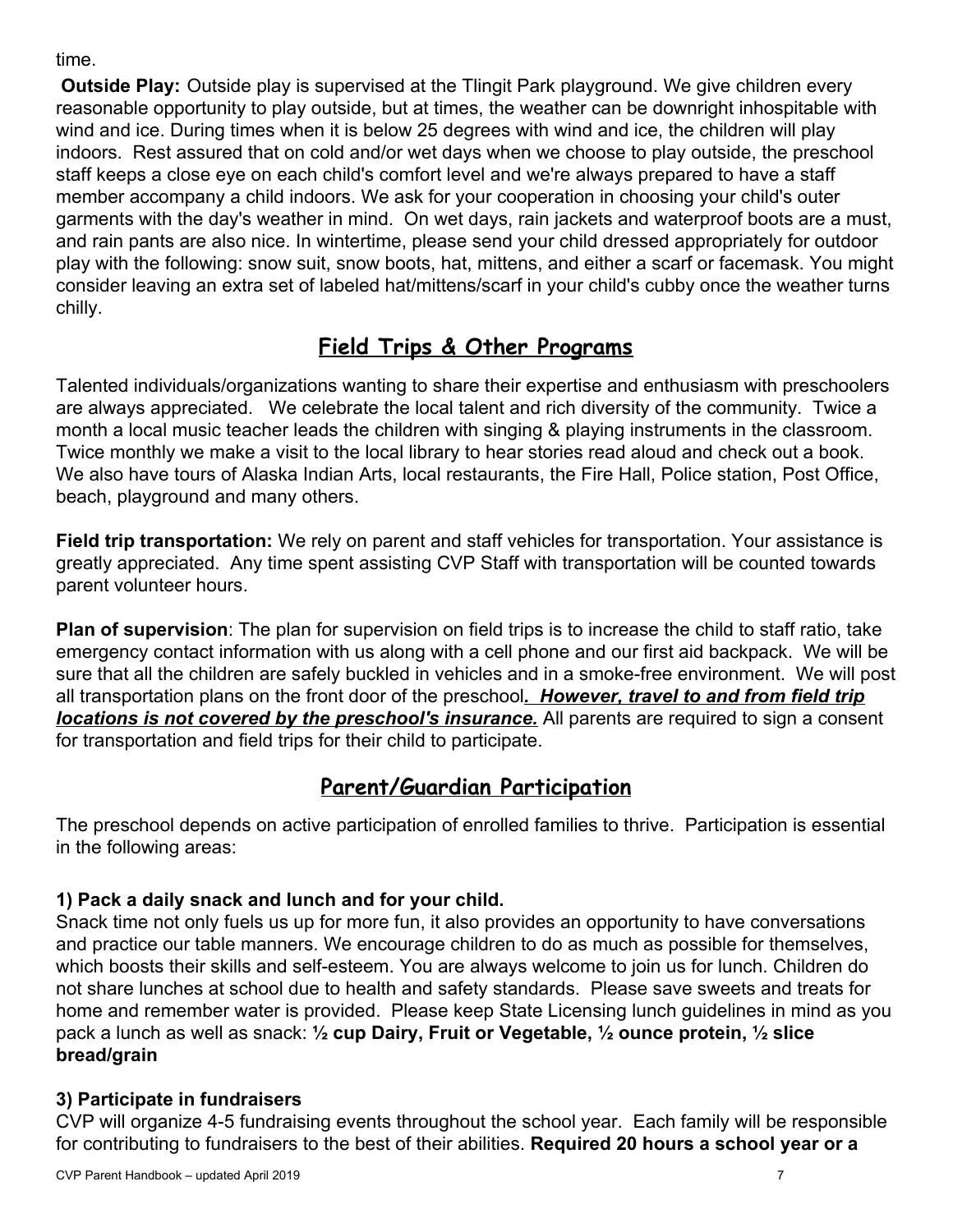**donation of \$250.** Families can easily meet goals by participating in one or several of these fundraisers. Fundraising updates will be given to families to help with motivation. Parent commitment and assistance with these fundraisers helps keep preschool tuition costs both stable and as reasonable as possible.

#### **4) Join the Board of Directors**

The Board of Directors is made up of 4-8 volunteers. These Board members meet monthly and are responsible for the overall management and administration of the school. Remember that enthusiasm is more important than experience!

## **Health & Safety**

It's best for all of us if we have only healthy children at school. Follow your common sense and be considerate of the staff, other students, and their families when deciding whether your child should attend school. If any of the following symptoms have occurred in the last 24 hours please have your child stay home:

> Fever of 100 degrees or more Started taking antibiotics First signs of a cough or cold Vomiting or Diarrhea \*\*\*Head lice is spotted \*Contagious skin rash or infection \*\*Chickenpox

*\*The return to school must be approved by staff and/or doctor*

*\*\*Return to school when all the sores have scabbed over*

*\*\*\*The return to school is approved by medical personal and no live ice is spotted. You must have visual confirmation from a professional over three weeks to confirm the cycle of lice has been stopped. Contact the public health nurse if you have reason to believe your household has been exposed to lice.*

The office manager will notify parents immediately if children have been exposed to contagious diseases and/or conditions. No medications will be administered unless specifically prescribed and directed by the child's physician. Written dosage instructions are required. Along with providing a safe, enjoyable learning experience for your child, one of our highest priorities is to ensure proper hygienic practices at all times. We follow strict sanitary standards with frequent hand washing for the staff and children, no sharing of hats, brushes or combs and bleaching all the items used in the preparation and serving of food. **To further ensure safety, at no time are fire arms allowed on school property, no animals may be on the premises without prior approval and poisonous plants are prohibited.**

### **Children with experienced disabilities**

Children with experienced disabilities often learn more from their peers than from any teacher. Things like: how to share, get along with others, and use language to express needs. In their preschool experience, children with and without disabilities learn to accept people with differences, to be compassionate, and to feel good about helping others. Our goal is to prepare *all* preschool-aged children for a lifetime of inclusion. If needed, additional staff training will be pursued to help with special needs concerns.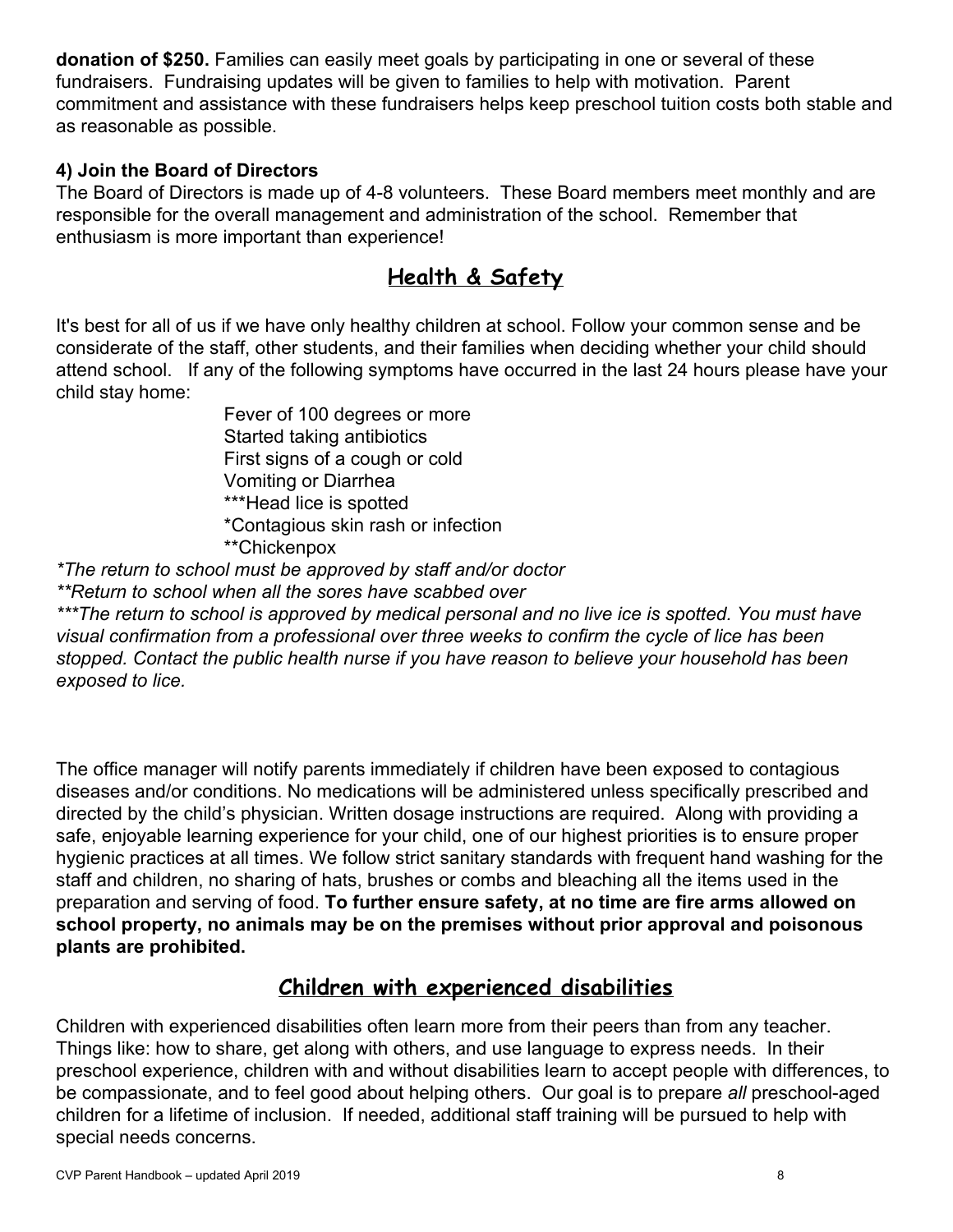A special needs plan of care is required by state licensing regulations. This plan is written in cooperation with the parents, teachers, Haines Borough School District and specialists. This plan is referred to as Individualized Education Programs (IEP's).

CVP will refer children with identifiable disabilities to the local school district. Public school districts in Alaska are responsible for providing the evaluation and special services needed by diagnosed children.

## **Confidentiality**

All Chilkat Valley Preschool employees have agreed that confidentiality and privacy is of utmost importance when discussing issues related to personnel, children and parents, and situations happening in and around the preschool. If you have questions or concerns please contact the office manager or the Board President.

## **Licensing & Insurance**

The Chilkat Valley Preschool is licensed by the Department of Health & Social Services and must comply with all stipulated licensing requirements. We are subject to annual review and are proud of our outstanding compliance record. We carry liability insurance and accident insurance, which covers all children and staff at school and at field trip locations.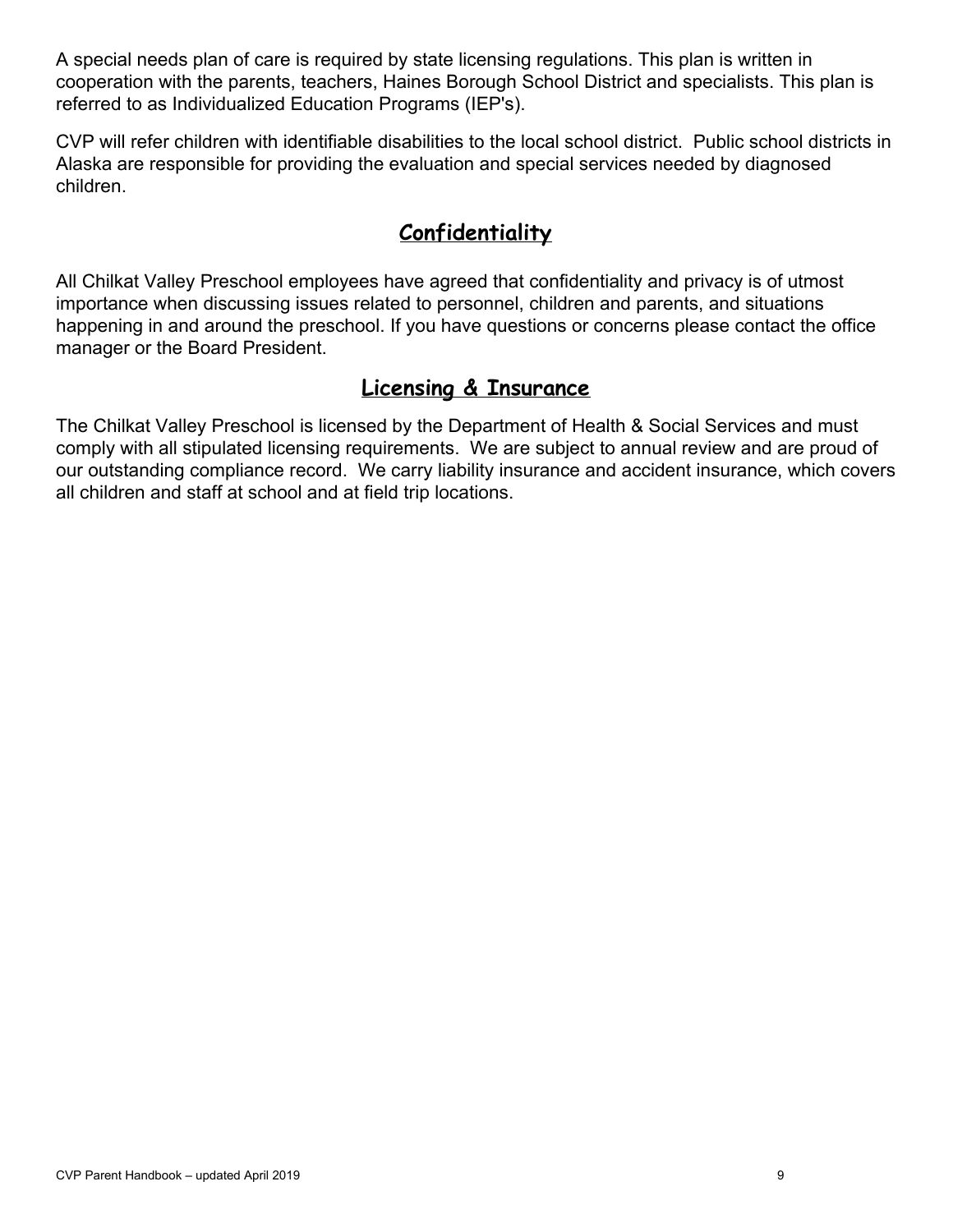# **Expulsion Policy**

#### **NAME OF CHILD: \_\_\_\_\_\_\_\_\_\_\_\_\_\_\_\_\_\_\_\_\_\_\_\_\_\_\_\_\_\_\_\_\_\_\_\_\_\_\_\_\_\_**

#### **SIGNATURE OF PARENT: \_\_\_\_\_\_\_\_\_\_\_\_\_\_\_\_\_\_\_\_\_\_\_\_\_\_\_\_\_\_\_\_\_\_\_**

Unfortunately, there are sometimes reasons we have to ask that a child be removed from our program either on a short term or permanent basis. We want you to know we will do everything possible to work with the family of the child(ren) in order to prevent this policy from being enforced.

#### **WHEN A CHILD IS HAVING A PROBLEM IN THE CLASSROOM**

Staff will try to redirect child from negative behavior.

Staff will reassess classroom environment, appropriate of activities, supervision.

Staff will always use positive methods and language while disciplining children. Staff will praise appropriate behaviors.

Staff will consistently apply consequences for rules.

Child will be given verbal warnings.

Child will be given time to regain control.

Child's disruptive behavior will be documented and maintained in confidentiality. Parent/guardian will be notified verbally.

Parent/guardian will be given written copies of the disruptive behaviors that might lead to expulsion.

The director, classroom staff and parent/guardian will have a conference(s) to discuss how to promote positive behaviors.

The parent will be given literature or other resources regarding methods of improving behavior.

Recommendation of evaluation by professional consultation.

Recommendation of evaluation by local school district child study team.

#### **SCHEDULE OF EXPULSION**

If after the remedial actions above have not worked, the child's parent/guardian will be advised verbally and in writing about the child's or parent's

behavior warranting an expulsion. An expulsion action is meant to be a

period of time so that the parent/guardian may work on the child's

behavior or to come to an agreement with the school.

The parent/guardian will be informed regarding the length of the expulsion policy.

The parent/guardian will be informed about the expected behavioral changes

required in order for the child or parent to return to the school.

#### **PARENTAL ACTIONS FOR CHILD'S EXPULSION**

Failure to pay/habitual lateness in payment. CVP Parent Handbook – updated April 2019 10